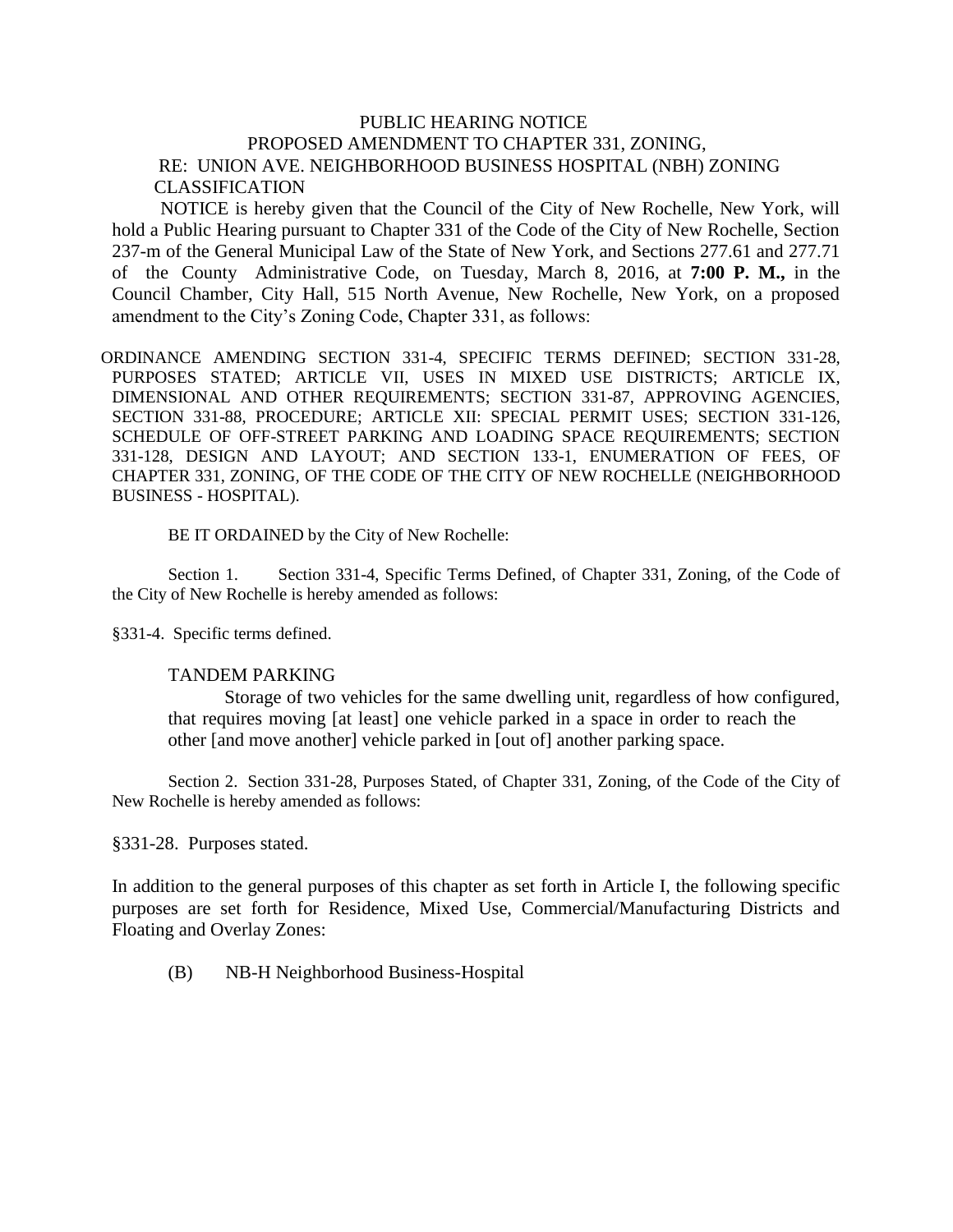(9) For the NB-H Neighborhood Business-Hospital District, to encourage the development, redevelopment and continuation of retail, personal service, office, medical office and related facilities, and residential uses to serve neighborhood residents, health care workers and families. The zone is also established to be complimentary to the nearby hospital facility. To that end, the zone is designed to encourage medical uses that will support, and be compatible with the hospital, and also encourage greater residential development.

Section 3. Article VII, Uses in Mixed Use Districts, of Chapter 331, Zoning, of the Code of the City of New Rochelle is hereby by adding the following:

§331-54.2. NB-H Neighborhood Business-Hospital

See §331-28B(9)

A. Permitted principal uses.

(1)All uses permitted by right in the NB Neighborhood Business District (see §331.56(A).

- (2) Clinical or Medical Laboratory.
- (3) Community Facility.
- (4) Day-Care Center.
- (5) Dispensaries.
- (6) Dormitories related to medical use educational facilities.
- (7) Educational facilities related to medical uses.
- (8) Medical Care Facility.
- (9) Medical and Dental Offices.
- (10) Medical Laboratory.

 (11) Mixed-use with multifamily located above commercial uses as set forth in this Section (§ 331-54.2).

- (12) Multifamily Dwelling, including Senior Citizen Housing.
- (13) Research and Development.
- (14) Residential Care Facility.

B. Permitted accessory uses.

(1) All permitted accessory uses permitted in the H Hospital District (see § 331-46B.)

 (2) All permitted accessory uses permitted in the NB Neighborhood Business District (see §331.56B).

C. Uses allowed by special permit.

(1) All permitted accessory uses permitted in the H Hospital District (see § 331-46C.)

 (2) All permitted accessory uses permitted in the NB Neighborhood Business District (see §331.56C).

 (3) Tandem Parking: Notwithstanding any off-street parking requirements in Article XIV to the contrary in multifamily housing developments within the NB-H

 District, the Building Official may permit 50% "Tandem Parking" by Special Permit, applied for annually, pursuant to Section 331-87(D) and Section 331-113.9.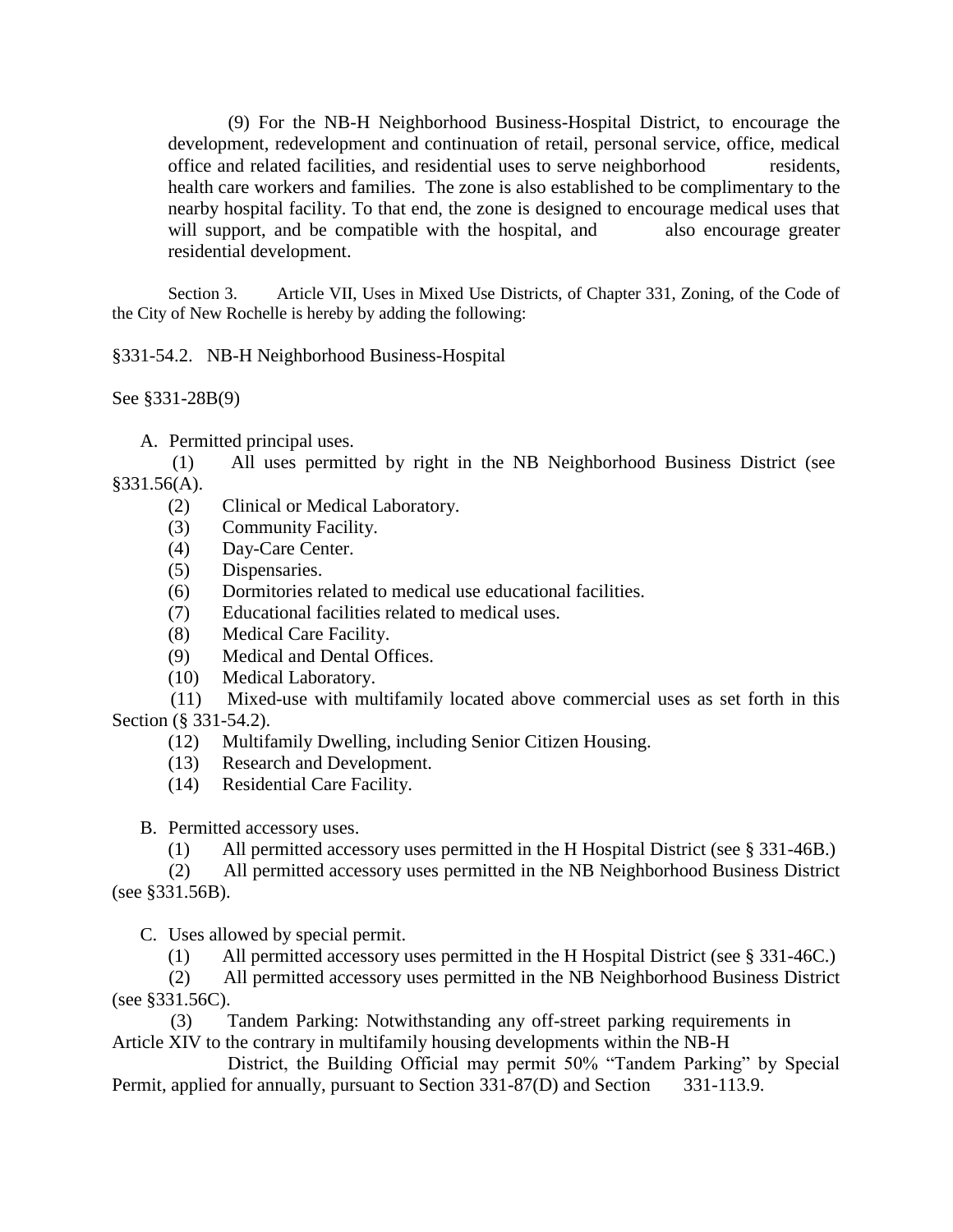Section 4. Article IX, Dimensional and Other Requirements, of Chapter 331, Zoning, of the Code of the City of New Rochelle is hereby by adding the following:

§331-73.2. NB-H Neighborhood Business-Hospital District.

See §331-28B(9) and 331-54.2.

- A. Dimensional requirements.
	- (1) Maximum building height shall be seven (7) stories or 75 feet.
	- (2) Maximum permitted floor area ratio (FAR) shall be 4.0.
	- (3) The maximum permitted lot coverage shall be 70% for all buildings and 90% for all impervious surfaces.
	- (4) Yard setbacks: The minimum front yard setback shall be 5 feet unless waived by the Planning Board to line up with adjacent buildings. Buildings shall be setback 20 feet on a side yard and 30 feet on a rear yard to any adjacent residentially zoned parcel.
- B. Off-Street parking requirements.
	- (1) Refer to Article XIV of this chapter.
	- (2) Where provided on-site, parking is prohibited from being located between a principal building and a municipal right-of-way, except for a corner lot, which may permit parking between a building and a street along one frontage, and parking to the side of the building on another frontage.

Section 5. Section 331-87, Approving agencies, of Chapter 331, Zoning, of the Code of the City of New Rochelle is hereby amended as follows:

§331-87. Approving agencies.

D. Building Official. The Building Official shall have the authority to approve special permit applications pursuant to Article XXI and Section 331-54.2.C(3).

Section 6. Section 331-88, Procedure, of Chapter 331, Zoning, of the Code of the City of New Rochelle is hereby amended as follows:

§331-88. Procedure.

A. Application. Applicants shall submit a preliminary special permit use application to the Bureau of Buildings prior to formal submission of a complete special permit use application to the approving agency, except [for] that valet operations subject to Article XXI and Tandem Parking subject to Section 331-54.2.C(3), [which] are not subject to this subsection of the code. All formal applications shall be submitted to the approving agency in advance of the meeting at which they are to be considered in accordance with the appropriate procedure. An application shall be considered officially submitted at such meeting, provided that the approving agency determines such application to be complete. If not, such application shall be rejected. The special permit application shall include an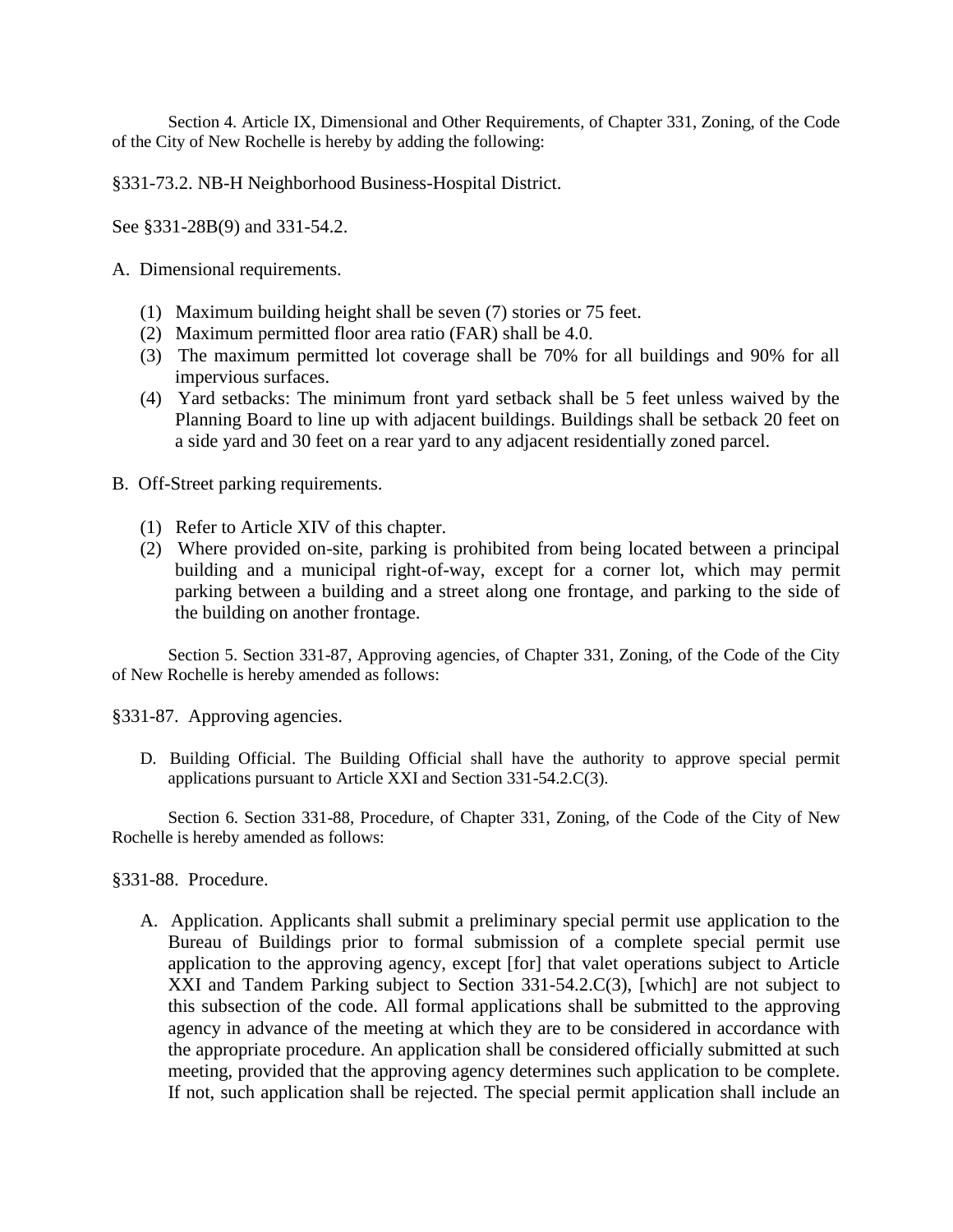application for site plan, including required fees associated with such site plan review, which meets the requirements of § 331-117, as well as a written statement describing the nature of the proposed use and how it will meet the requirements of this chapter. If such special permit application involves only interior changes to building with no changes to use or exterior changes to building, a site plan application shall not be required.

Section 7. Article XII: Special Permit Uses, of Chapter 331, Zoning, of the Code of the City of New Rochelle is hereby amended by adding the following:

§331-113.9. Tandem Parking.

- A. A special permit application for Tandem Parking shall include the following:
	- 1. Name, address and telephone number of the owner of the subject development to be served by Tandem Parking, and, if applicable, the name and address of the property manager. The application shall include a telephone number that will allow City officials to contact with the property owner/manager 24 hours a day.
	- 2. A written explanation for the need for Tandem Parking.
	- 3. A scaled drawing of the location and limits of the proposed Tandem Parking, including a parking layout depicting the maximum possible amount of parking, and a circulation plan.
	- 4. Tandem Parking Application Fee (see City Of New Rochelle Code 133-1): \$1,000 per Tandem Parking space requested.
- B. Special Permits issued by the Building Official under this Chapter shall specify the following:
	- 1. The name and address of the property owner/manager.
	- 2. The location and limits of the Tandem Parking.
	- 3. Any additional restrictions or requirements regarding the location or operation of the Tandem Parking.
	- 4. Identification tag requirements for Tandem Parking users.
	- 5. The permit expiration date.
	- 6. Any other conditions on the permit.

Section 8. Section 331-126, Schedule of off-street parking and loading space requirements, of Chapter 331, Zoning, of the Code of the City of New Rochelle is hereby amended as follows:

§331-126. Schedule of off-street parking and loading space requirements.